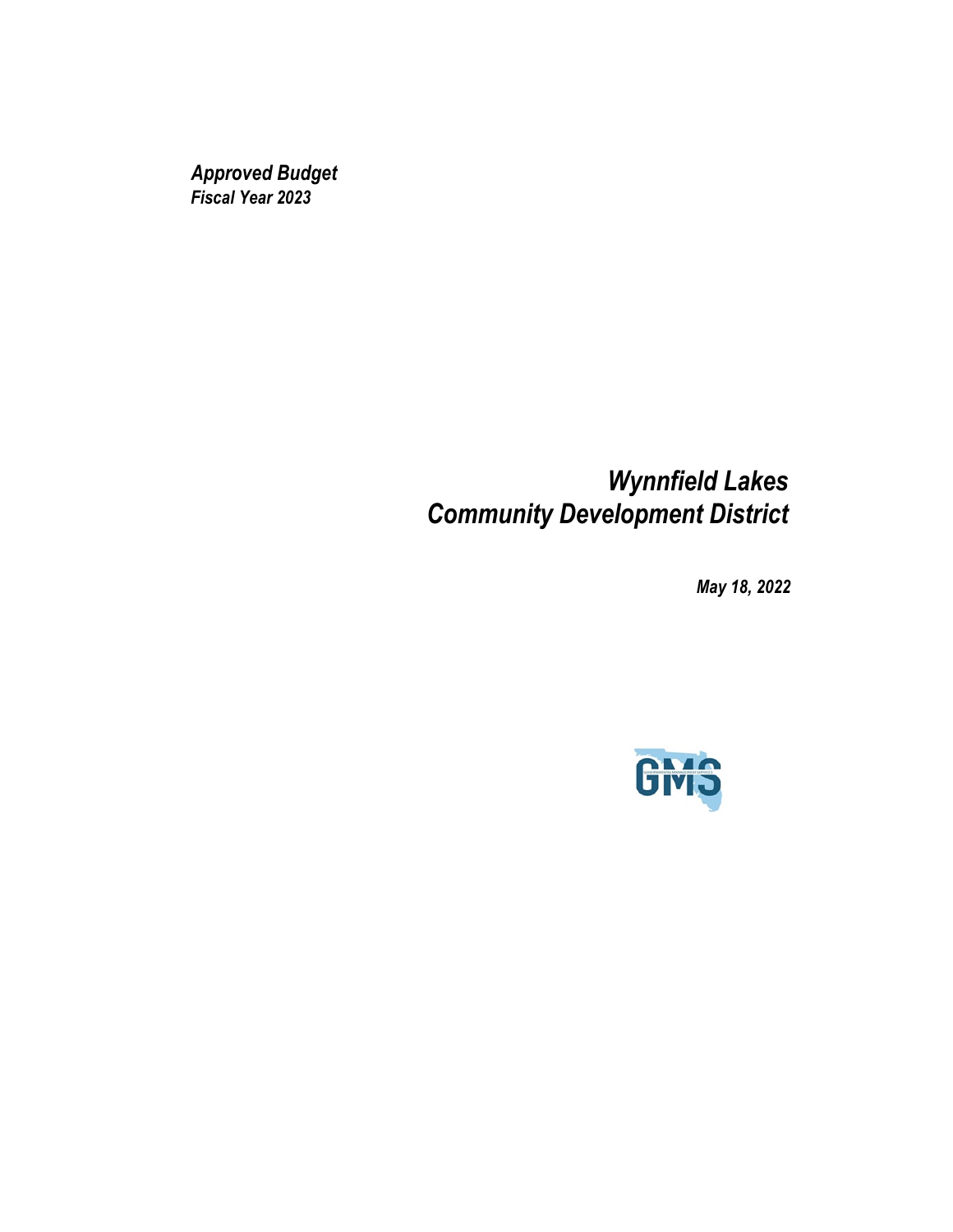**Community Development District**

## *TABLE OF CONTENTS*

| General Fund                                                           | Page #              |
|------------------------------------------------------------------------|---------------------|
| <b>Budget</b><br><b>Reserve Allocations</b><br><b>Budget Narrative</b> | $1-2$<br>3<br>$4-9$ |
| Debt Service Fund                                                      |                     |
| Series 2014<br><b>Budget</b><br><b>Amortization Schedule</b>           | 10<br>11            |
| <b>Capital Reserve Fund</b>                                            |                     |
| <b>Budget</b>                                                          | 12                  |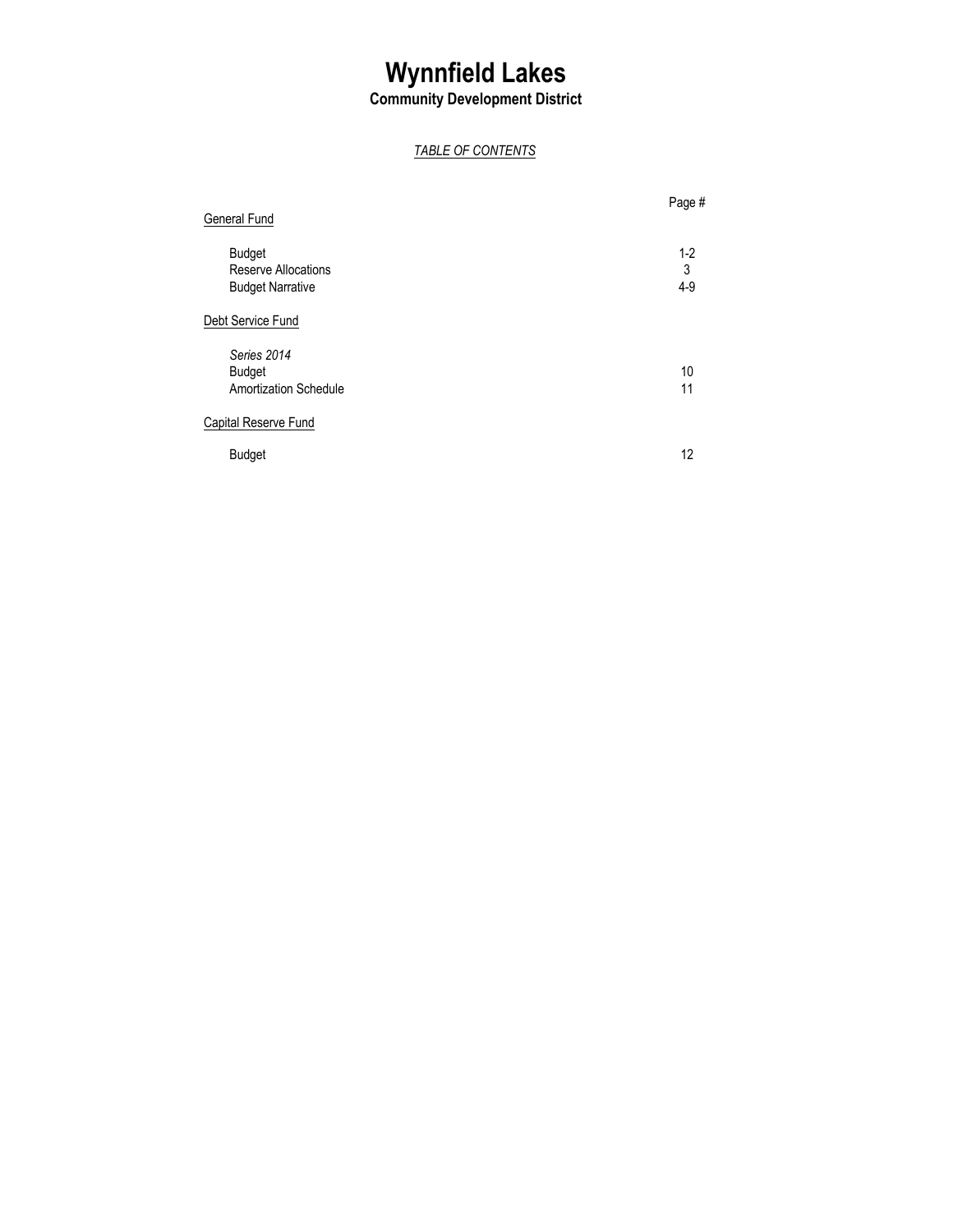**Community Development District Community Development District** 

| <b>Description</b>                                           | Adopted<br><b>Budget</b><br>FY 2022 | Actual<br>Thru<br>4/30/2022 | Projected<br><b>Next</b><br>5 Months | <b>Total</b><br>Projected<br>9/30/2022 | Approved<br><b>Budget</b><br>FY 2023 |
|--------------------------------------------------------------|-------------------------------------|-----------------------------|--------------------------------------|----------------------------------------|--------------------------------------|
|                                                              |                                     |                             |                                      |                                        |                                      |
| <b>Revenues</b>                                              |                                     |                             |                                      |                                        |                                      |
| Carry Forward Surplus<br>Interest Income                     | \$0<br>\$15                         | \$69,182<br>\$13            | \$0<br>\$7                           | \$69,182<br>\$20                       | \$0<br>\$15                          |
| Special Assessment - On Roll                                 | \$528,955                           | \$528,937                   | \$1,337                              | \$530,274                              | \$594,873                            |
| Clubhouse Income                                             | \$2,000                             | \$1,420                     | \$581                                | \$2,000                                | \$2,000                              |
| Miscellaneous Revenues                                       | \$0                                 | \$0                         | \$0                                  | \$0                                    | \$0                                  |
| <b>Total Revenues</b>                                        | \$530,970                           | \$599,552                   | \$1,925                              | \$601,476                              | \$596,888                            |
| <b>Expenditures</b>                                          |                                     |                             |                                      |                                        |                                      |
| <u>Administrative</u>                                        |                                     |                             |                                      |                                        |                                      |
| <b>Supervisor Fees</b>                                       | \$6,000                             | \$2,600                     | \$2,000                              | \$4,600                                | \$6,000                              |
| <b>FICA Expense</b>                                          | \$459                               | \$199                       | \$153                                | \$352                                  | \$459                                |
| <b>Engineering Fees</b>                                      | \$4,500                             | \$563                       | \$3,938                              | \$4,500                                | \$4,500                              |
| Arbitrage Rebate (Grau)                                      | \$600                               | \$0                         | \$600                                | \$600                                  | \$600                                |
| Trustee Fees (US Bank)                                       | \$4,800                             | \$0                         | \$4,800                              | \$4,800                                | \$4,800                              |
| Assessment Roll (GMS)                                        | \$5,000<br>\$20,000                 | \$5,000<br>\$12,830         | \$0<br>\$7,170                       | \$5,000<br>\$20,000                    | \$5,000<br>\$20,000                  |
| Attorney Fees (KE Law Group)<br>Dissemination Agent (GMS)    | \$1,100                             | \$642                       | \$458                                | \$1,100                                | \$1,100                              |
| Annual Audit (Berger)                                        | \$3,500                             | \$3,050                     | \$0                                  | \$3,050                                | \$3,140                              |
| Management Fees (GMS)                                        | \$47,386                            | \$27,642                    | \$19,744                             | \$47,386                               | \$49,755                             |
| Computer Time                                                | \$1,200                             | \$700                       | \$500                                | \$1,200                                | \$1,200                              |
| Travel & Per Diem                                            | \$100                               | \$0                         | \$100                                | \$100                                  | \$100                                |
| Telephone                                                    | \$250                               | \$140                       | \$110                                | \$250                                  | \$250                                |
| Postage                                                      | \$300                               | \$9                         | \$291                                | \$300                                  | \$300                                |
| Printing & Binding                                           | \$750                               | \$159                       | \$591                                | \$750                                  | \$750                                |
| <b>Meeting Room</b>                                          | \$1,290                             | \$645                       | \$645                                | \$1,290                                | \$1,290                              |
| Insurance                                                    | \$7,639                             | \$7,530<br>\$0              | \$0                                  | \$7,530<br>\$1,000                     | \$8,660                              |
| Legal Advertising<br>Other Current Charges                   | \$1,000<br>\$4,200                  | \$526                       | \$1,000<br>\$3,674                   | \$4,200                                | \$1,000<br>\$4,200                   |
| <b>Office Supplies</b>                                       | \$150                               | \$82                        | \$68                                 | \$150                                  | \$150                                |
| Website Administration                                       | \$400                               | \$0                         | \$400                                | \$400                                  | \$400                                |
| Dues, Licenses & Subscriptions (DEO)                         | \$175                               | \$175                       | \$0                                  | \$175                                  | \$175                                |
| <b>Total Administrative</b>                                  | \$110,799                           | \$62,491                    | \$46,242                             | \$108,733                              | \$113,829                            |
| <b>Maintenance</b>                                           |                                     |                             |                                      |                                        |                                      |
| Insurance (FIA)                                              | \$8,616                             | \$8,948                     | \$0                                  | \$8,948                                | \$10,290                             |
| Utilities - Irrigation (JEA)                                 | \$18,428                            | \$4,928                     | \$6,072                              | \$11,000                               | \$11,750                             |
| Field Operations Management (new Vesta Property)             | \$26,265                            | \$14,875                    | \$10,625                             | \$25,500                               | \$27,053                             |
| Security Service/Monitoring (Fidelity Security)              | \$34,000                            | \$14,241                    | \$9,000                              | \$23,241                               | \$34,000                             |
| Landscape Maintenance (Yellowstone)                          | \$57,900                            | \$29,360                    | \$28,540                             | \$57,900                               | \$57,900                             |
| Landscape Contingency                                        | \$23,700                            | \$1,535                     | \$22,165                             | \$23,700                               | \$23,700                             |
| Lake Maintenance (Solitude)                                  | \$10,164                            | \$5,404                     | \$3,860                              | \$9,264                                | \$10,672                             |
| Irrigation Maintenance (Yellowstone)                         | \$3,600                             | \$8,485                     | \$2,000                              | \$10,485                               | \$10,000                             |
| Repairs & Replacements<br>Refuse Service (Republic Services) | \$15,000<br>\$9,696                 | \$4,066<br>\$6,748          | \$10,934<br>\$4,665                  | \$15,000<br>\$11,413                   | \$15,000<br>\$11,400                 |
| <b>Stormwater User Fees</b>                                  | \$1,140                             | \$0                         | \$1,140                              | \$1,140                                | \$1,140                              |
| <b>Animal Control</b>                                        | \$14,280                            | \$8,440                     | \$5,840                              | \$14,280                               | \$15,000                             |
| Contingency                                                  | \$12,783                            | \$0                         | \$12,783                             | \$12,783                               | \$13,000                             |
| Reserve Funding-CY                                           | \$0                                 | \$86,000                    | \$0                                  | \$86,000                               | \$50,000                             |
| <b>Total Maintenance</b>                                     | \$235,572                           | \$193,029                   | \$117,624                            | \$310,653                              | \$290,905                            |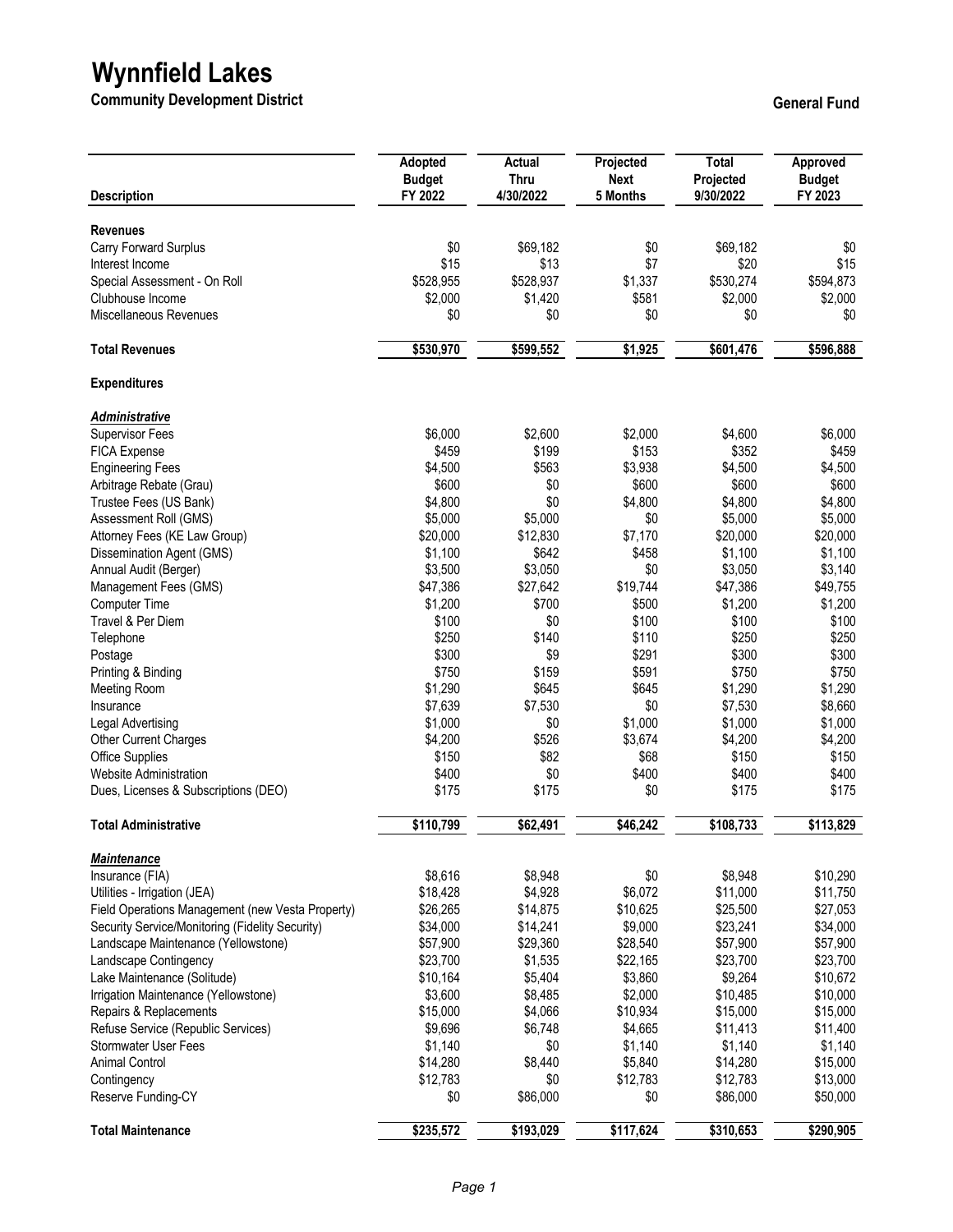**Community Development District Community Development District** 

| <b>Description</b>                                |              | Adopted<br><b>Budget</b><br>FY 2022 | Actual<br><b>Thru</b><br>4/30/2022 | Projected<br><b>Next</b><br>5 Months | <b>Total</b><br>Projected<br>9/30/2022 | Approved<br><b>Budget</b><br>FY 2023 |
|---------------------------------------------------|--------------|-------------------------------------|------------------------------------|--------------------------------------|----------------------------------------|--------------------------------------|
| <b>Amenity</b>                                    |              |                                     |                                    |                                      |                                        |                                      |
| Amenity Center Management (Vesta Property)        |              | \$74,061                            | \$41,944                           | \$29,960                             | \$71,904                               | \$76,283                             |
| Facility Attendants (Vesta Property)              |              | \$11,205                            | \$6,346                            | \$4,538                              | \$10,884                               | \$11,541                             |
| General Facility Maintenance (Vesta Property)     |              | \$17,150                            | \$9,713                            | \$6,943                              | \$16,656                               | \$17,665                             |
| Utilities - Electric (JEA)                        |              | \$16,500                            | \$9,220                            | \$7,500                              | \$16,720                               | \$16,500                             |
| Utilities - Water & Sewer (JEA)                   |              | \$6,572                             | \$2,435                            | \$2,500                              | \$4,935                                | \$6,600                              |
| Telephone/Internet & Cable (Comcast)              |              | \$3,696                             | \$2,190                            | \$1,605                              | \$3,795                                | \$3,852                              |
| Repairs & Replacements                            |              | \$17,388                            | \$4,254                            | \$12,746                             | \$17,000                               | \$17,000                             |
| <b>Fitness Equipment Maintenance</b>              |              | \$1,360                             | \$340                              | \$1,020                              | \$1,360                                | \$1,360                              |
| <b>Fitness Center Supplies</b>                    |              | \$1,000                             | \$0                                | \$1,000                              | \$1,000                                | \$1,000                              |
| Pool Maintenance (Vesta Property)                 |              | \$13,750                            | \$8,508                            | \$6,560                              | \$15,068                               | \$15,750                             |
| Pool Chemicals (PoolSure)                         |              | \$0                                 | \$3,724                            | \$3,969                              | \$7,692                                | \$9,525                              |
| Janitorial Service/Supplies (Vesta Property)      |              | \$8,667                             | \$4,908                            | \$3,759                              | \$8,667                                | \$8,926                              |
| Office Supplies / Mailings / Printings            |              | \$1,250                             | \$738                              | \$512                                | \$1,250                                | \$1,250                              |
|                                                   |              |                                     |                                    |                                      |                                        |                                      |
| <b>Operating Supplies</b>                         |              | \$0                                 | \$1,160                            | \$0                                  | \$1,160                                | \$3,000                              |
| Permit Fees                                       |              | \$1,500                             | \$1,471                            | \$29                                 | \$1,500                                | \$1,500                              |
| <b>Special Events</b>                             |              | \$10,000                            | \$6,100                            | \$3,900                              | \$10,000                               | \$10,000                             |
| <b>Recreation Passes</b>                          |              | \$500                               | \$0                                | \$500                                | \$500                                  | \$500                                |
| <b>Total Amenity</b>                              |              | \$184,599                           | \$103,051                          | \$87,041                             | \$190,092                              | \$202,251                            |
| <b>Total Expenditures</b>                         |              | \$530,970                           | \$358,572                          | \$250,907                            | \$609,479                              | \$606,986                            |
| Excess (deficiency) of revenues                   |              |                                     |                                    |                                      |                                        |                                      |
| over (under) expenditures                         |              | \$0                                 | \$240,980                          | (\$248,982)                          | (\$8,002)                              | (\$10,098)                           |
|                                                   |              |                                     |                                    |                                      |                                        |                                      |
| <b>Other Financing Sources/(Uses)</b>             |              |                                     |                                    |                                      |                                        |                                      |
| Interfund Transfer In/(Out) - DSF Excess Revenues |              | \$0                                 | \$8,002                            | \$0                                  | \$8,002                                | \$10,098                             |
| <b>Total Other Financing Sources/(Uses)</b>       |              | \$0                                 | \$8,002                            | \$0                                  | \$8,002                                | \$10,098                             |
| <b>Excess Revenues/(Expenditures)</b>             |              | \$0                                 | \$248,982                          | ( \$248, 982)                        | (50)                                   | \$0                                  |
|                                                   |              |                                     |                                    |                                      |                                        |                                      |
|                                                   |              | FY 2021                             | FY 2022                            |                                      | FY 2023                                | Total Increase                       |
| Net Assessment                                    |              | \$528,955                           | \$528,955                          |                                      | \$594,873                              | \$65,917                             |
| Plus Collection Fees & Discounts (7.5%)           |              | \$42,888                            | \$42,888                           |                                      | \$48,233                               | \$5,345                              |
| <b>Gross Assessment</b>                           |              | \$571,843                           | \$571,843                          |                                      | \$643,106                              | \$71,262                             |
|                                                   |              |                                     |                                    |                                      |                                        |                                      |
|                                                   |              | FY 2022                             |                                    | FY 2023                              |                                        | Increase                             |
| <b>Description</b>                                | No. of Units | Gross per Unit                      | <b>Total</b>                       | <b>Gross per Unit</b>                | <b>Total</b>                           | <b>Gross per Unit</b>                |
| <b>Single Family</b>                              | 372          | \$1,124.16                          | \$418,189                          | \$1,264.26                           | \$470,303                              | \$140.09                             |
| <b>Multi-Family</b>                               | 204          | \$753.21                            | \$153,654                          | \$847.07                             | \$172,802                              | \$93.86                              |
| <b>Total Gross Assessment</b>                     |              |                                     | \$571,843                          |                                      | \$643,106                              |                                      |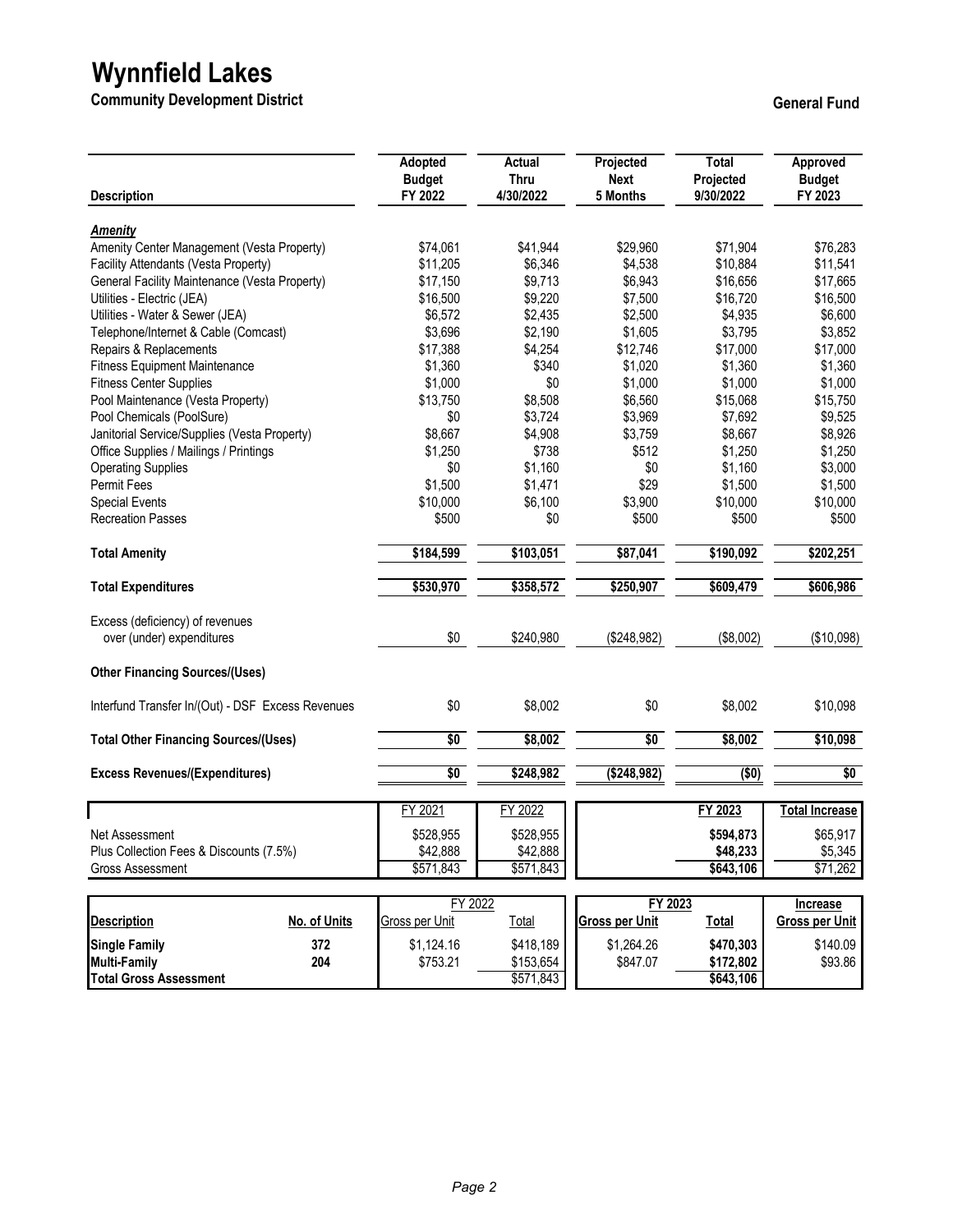### **Community Development District**

#### Exhibit "A" Allocation of Operating Reserve

| Description                                                                                                       |             | Amount           |
|-------------------------------------------------------------------------------------------------------------------|-------------|------------------|
| Beginning Balance - Carry Forward Surplus (As of 10/1/2021)<br>Estimated Excess Revenues (Expenditures) - FY 2022 |             | \$286,325<br>\$0 |
| Ending Balance (As of 09/30/2022)                                                                                 |             | \$286,325        |
| Less:                                                                                                             |             |                  |
| <b>Funding for First Quarter Operating Expenses</b>                                                               | (\$151,746) |                  |
| Projected Additional Transfer to Capital Reserve                                                                  | (\$134,579) | (S286, 325)      |
| Total Undesignated Cash as of 09/30/2022                                                                          |             | $($ \$0)         |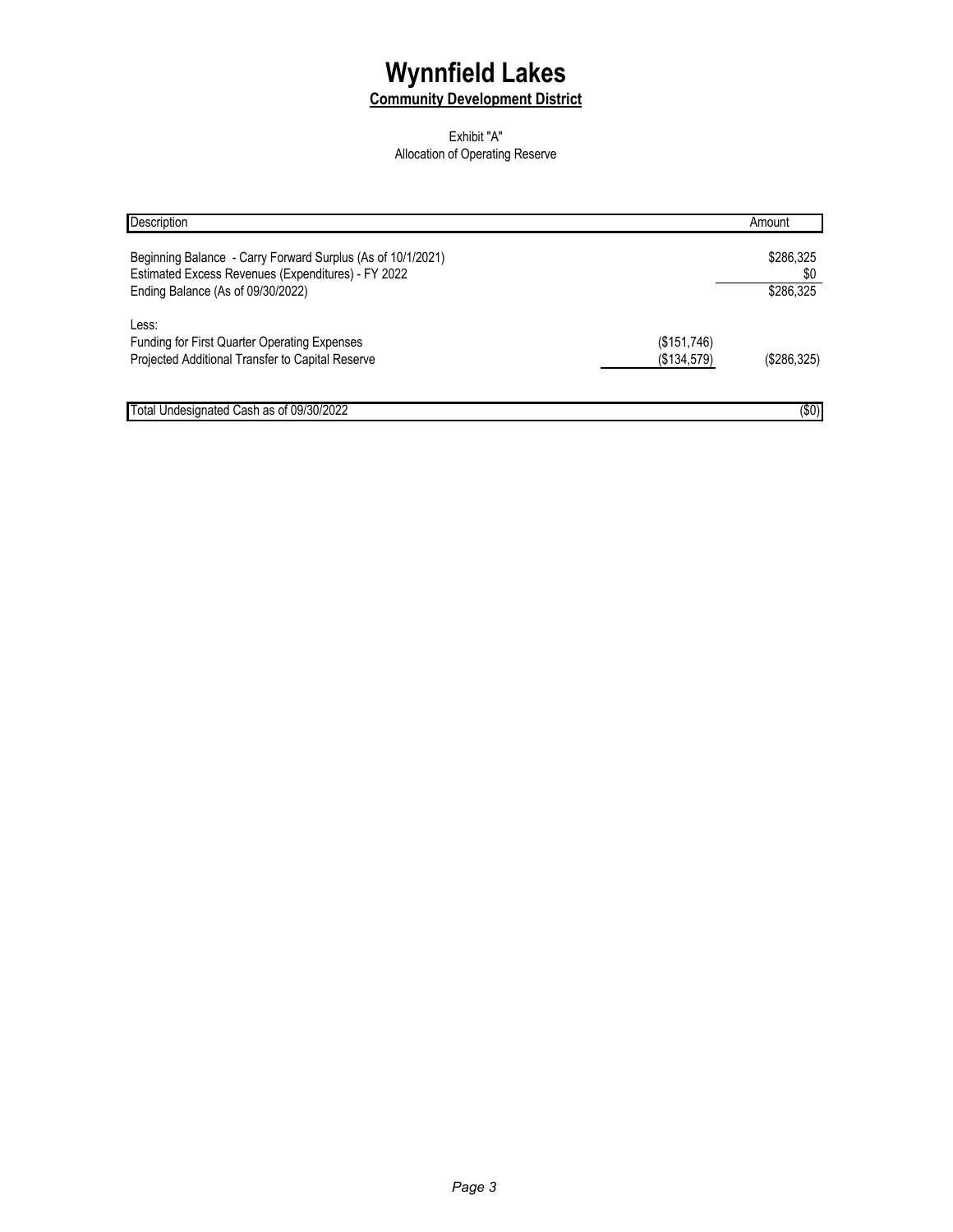#### **Revenues:**

#### **Interest Income**

The operating fund of the District will be invested in accordance with Investment Resolution 2005-11 adopted August 11, 2005 by the District.

**\_\_\_\_\_\_\_\_\_\_\_\_\_\_\_\_\_\_\_\_\_\_\_\_\_\_\_\_\_\_\_\_\_\_\_\_\_\_\_\_\_\_\_\_\_\_\_\_\_\_\_\_\_\_\_\_\_\_\_\_\_\_\_\_\_\_\_\_\_\_\_\_\_\_\_\_\_\_**

#### **Special Assessments- On Roll**

The District will levy a non-ad-valorem assessment on all developable property within the District to fund all of the Operating & Maintenance Expenditures for the Fiscal Year.

#### **Clubhouse Income**

Represents estimated income from the rental of the Community Room.

#### **Expenditures:**

#### **Administrative:**

#### **Supervisor Fees**

Florida Statutes allows each board member to receive \$200 per meeting not to exceed \$4,800 in one year. The amount for the fiscal year is based upon five supervisors attending the six estimated meetings.

#### **FICA Expense**

These expenses represent the Employer's share of Social Security and Medicare taxes withheld from the Board of Supervisors checks.

#### **Engineering Fees**

The District's engineering firm, England, Thims & Miller, Inc. will be providing general engineering services to the District including, attendance, preparation for board meetings, review invoices, etc.

#### **Arbitrage Rebate**

The District is required to annually have an arbitrage rebate calculation on the District's Series 2014 Special Assessment Refunding Bonds.

#### **Trustee Fees**

The District issued Series 2014 Special Assessment Refunding Bonds which are held with a Trustee at US Bank. The amount of the trustee fees is based on the agreement between US Bank and the District.

#### **Assessment Roll**

The District has contracted with GMS, LLC for the certifications of the District's annual maintenance and debt service assessments to the Duval County Tax Collector.

#### **Attorney Fees**

The District's legal counsel will be providing general legal services to the District, i.e., attendance and preparation for monthly meetings, preparation and review of agreements, resolutions, etc.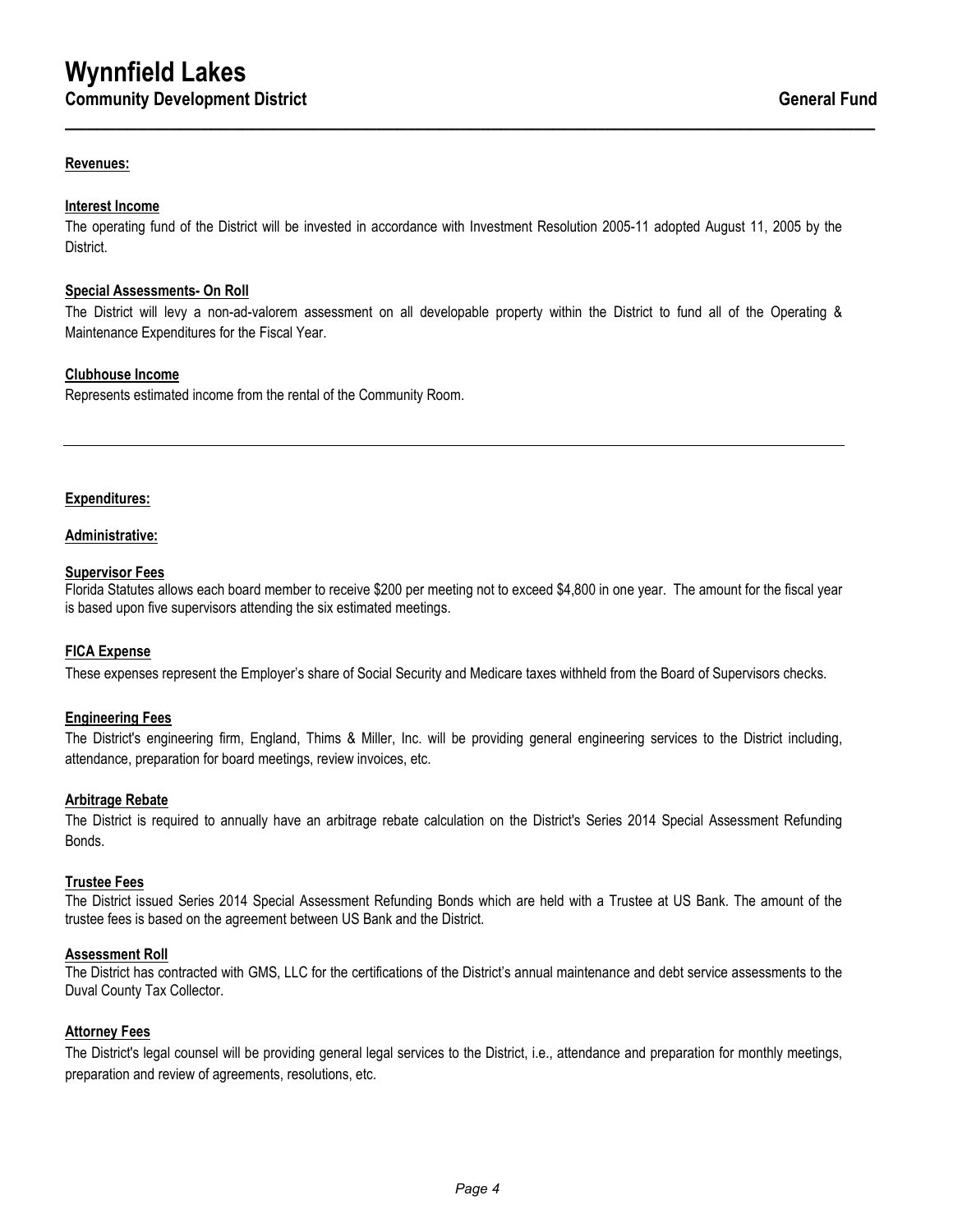#### **Administrative: (continued)**

#### **Dissemination Agent**

The District has contracted Governmental Management Services, LLC to act as the Dissemination Agent for the District to prepare the Annual Disclosure Report required by the Security and Exchange Commission in order to comply with Rule 15(c)(2)-12(b)(5), which relates to additional reporting requirements for un-rated bond issues.

**\_\_\_\_\_\_\_\_\_\_\_\_\_\_\_\_\_\_\_\_\_\_\_\_\_\_\_\_\_\_\_\_\_\_\_\_\_\_\_\_\_\_\_\_\_\_\_\_\_\_\_\_\_\_\_\_\_\_\_\_\_\_\_\_\_\_\_\_\_\_\_\_\_\_\_\_\_\_**

#### **Annual Audit**

The District is required annually to conduct an audit of its financial records by an Independent Certified Public Accounting Firm.

#### **Management Fees**

The District receives Management, Accounting and Administrative services as part of a Management Agreement with Governmental Management Services, LLC. These services are further outlined in Exhibit "A" of the Management Agreement.

#### **Computer Time**

The District processes all its financial activities, i.e., accounts payable, financial statements, etc. on a mainframe computer leased by Governmental Management Services, LLC.

#### **Travel & Per Diem**

Expenses the Board of Supervisors may incur due to attending a Wynnfield Lakes Community Development District meeting or other District related travel expenses.

#### **Telephone**

Telephone and fax machine.

#### **Postage**

Mailing of agenda packages, overnight deliveries, correspondence, etc.

#### **Printing & Binding**

Printing and Binding agenda packages for board meetings, printing of computerized checks, stationary, envelopes etc.

#### **Meeting Room**

Cost to rent seminar room.

#### **Insurance**

The District's General Liability & Public Officials Liability Insurance policy is with Florida Insurance Alliance. Florida Insurance Alliance specializes in providing insurance coverage to governmental agencies.

#### **Legal Advertising**

The District is required to advertise various notices for monthly Board meetings, public hearings, etc. in a newspaper of general circulation.

#### **Other Current Charges**

Monthly bank charges and monthly water cooler rental and supplies from Crystal Springs.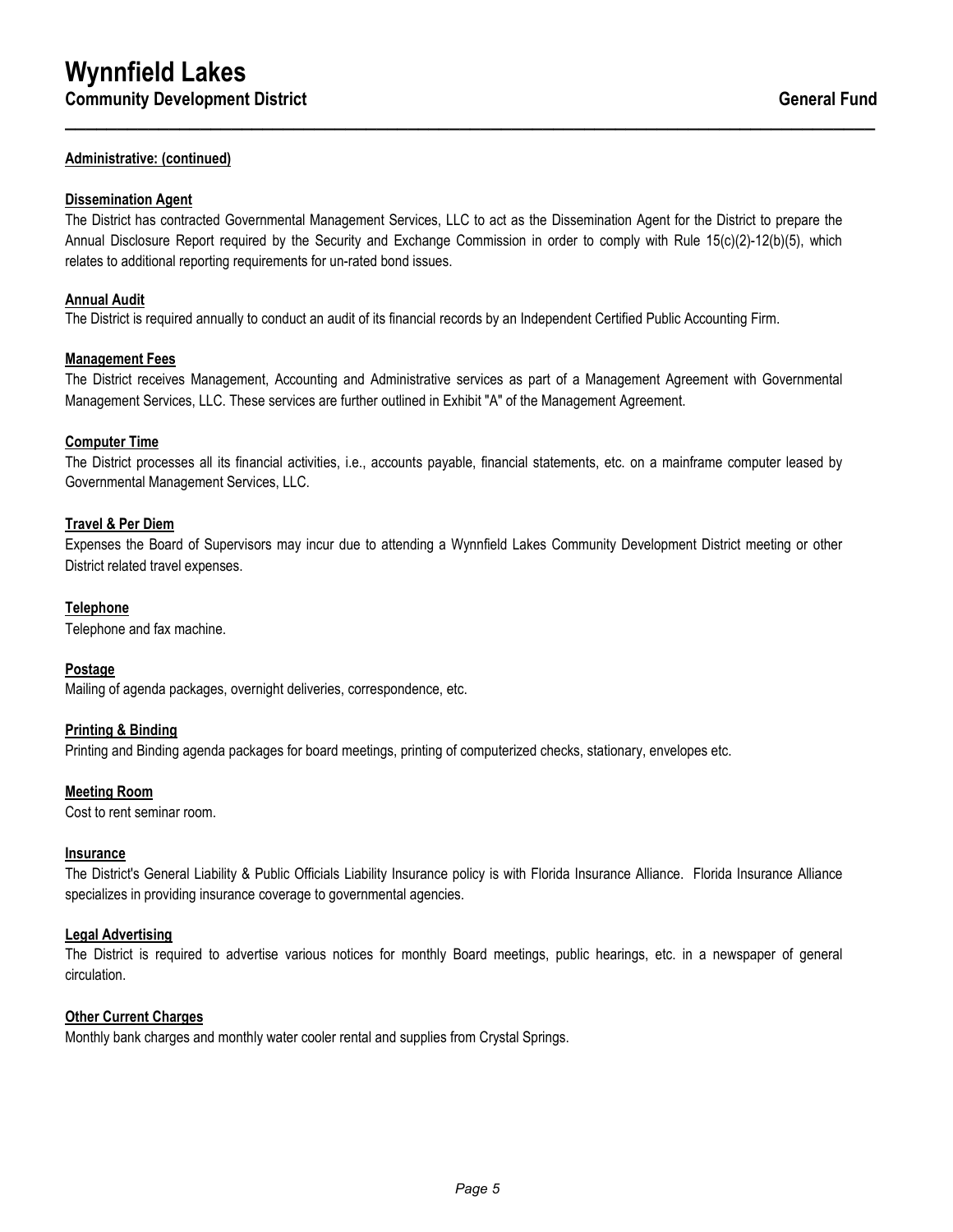#### **Administrative: (continued)**

#### **Office Supplies**

Represents various office supplies purchase for the District.

#### **Website Administration**

Represents the costs associated with monitoring and maintaining the District's website created in accordance with Chapter 189, Florida Statutes. These services include site performance assessments, security and firewall maintenance, updates, document uploads, hosting and domain renewals, website backups, etc.

**\_\_\_\_\_\_\_\_\_\_\_\_\_\_\_\_\_\_\_\_\_\_\_\_\_\_\_\_\_\_\_\_\_\_\_\_\_\_\_\_\_\_\_\_\_\_\_\_\_\_\_\_\_\_\_\_\_\_\_\_\_\_\_\_\_\_\_\_\_\_\_\_\_\_\_\_\_\_**

#### **Dues, Licenses & Subscriptions**

The District is required to pay an annual fee to the Department of Economic Opportunity for \$175. This is the only expense under this category for the District.

#### **Maintenance:**

#### **Insurance**

The District's Amenity Center property insurance policy is with Preferred Governmental Insurance Trust (PGIT). PGIT specializes in providing insurance coverage to governmental agencies.

#### **Utilities - Irrigation**

The District has various utility accounts with JEA for irrigation meter.

|                |                           | Monthly  |          |
|----------------|---------------------------|----------|----------|
| Vendor         | <b>Location</b>           | average  | Annually |
| JEA-Irrigation | 12319 Wynnfield Lakes Dr  | \$943.50 | \$11,322 |
| JEA-Irrigation | 12510 Diamond Springs Dr. | \$ 36.00 | 428      |
| Total          |                           |          | \$11,750 |

#### **Field Operations Management**

The District receives contract administration services from Vesta Property Services to oversee the work performed by outside service providers and provide services within the district.

| <b>Description</b>             | Monthly    | Annually |
|--------------------------------|------------|----------|
| <b>Vesta Property Services</b> | \$2.254.41 | \$27.053 |

#### **Security Service / Monitoring**

The District has contracted with Fidelity Security Operations, LLC to provide security services at the Amenity Center. Security Officer, Patrol Vehicle 3 patrols each night. Weekly cost \$420.00 and minimum 3 patrols each day weekly only weekly cost \$120. Calls for service \$25 per call.

Complimentary services included in the above rate are

24/7 camera monitoring in dispatch center

24/7 complimentary emergency response

24/7 dispatch center access

24/7 access management.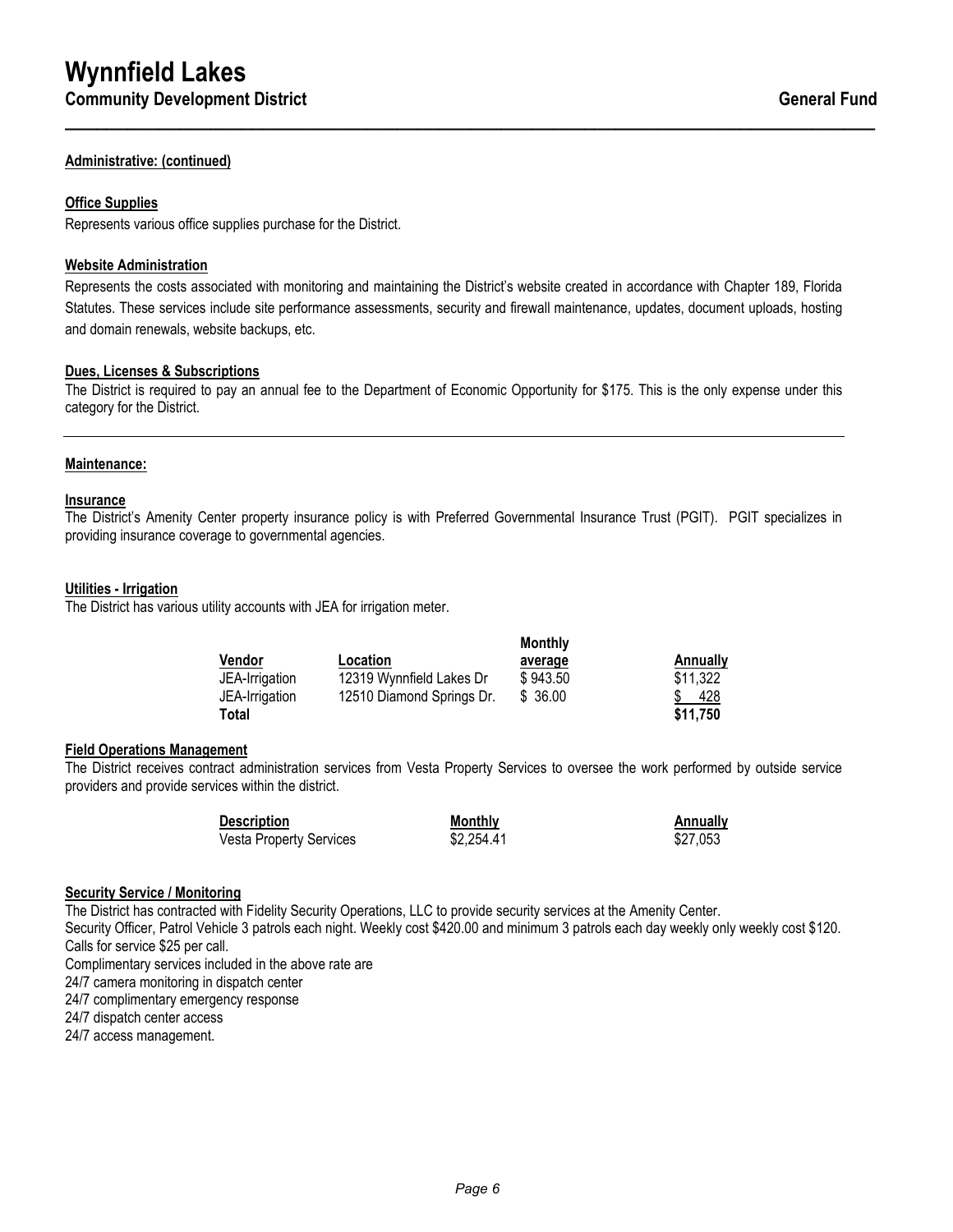#### **Maintenance: (continued)**

#### **Landscape Maintenance**

Scheduled maintenance consists of edging, weed eating, weeding of beds, blowing mid or vacuuming and weeding of lawns, pruning, leaning litter, pesticide application, fertilization, irrigation repair and annuals. Replace of mulch and pine straw.

**\_\_\_\_\_\_\_\_\_\_\_\_\_\_\_\_\_\_\_\_\_\_\_\_\_\_\_\_\_\_\_\_\_\_\_\_\_\_\_\_\_\_\_\_\_\_\_\_\_\_\_\_\_\_\_\_\_\_\_\_\_\_\_\_\_\_\_\_\_\_\_\_\_\_\_\_\_\_**

| <b>Vendor/Service</b>        | Monthly    | Annually |
|------------------------------|------------|----------|
| Yellowstone-Maintenance      | \$4,324.98 | \$51.900 |
| Yellowstone-Mulch/Pine Straw |            | \$6,000  |
| <b>Total</b>                 |            | \$57.900 |

#### **Landscape Contingency**

Represents an unanticipated cost associated with the maintenance of mowing, edging, blowing, applying pest, tree removal and trimming and disease control chemicals to sod. The District may fund goose control as part of landscape contingency.

#### **Lake Maintenance**

The District has contracted with Solitude Lake Management, Inc. to maintain the water quality in all the lakes in Wynnfield Lakes Community Development District. The District may fund Midge (Blind Mosquito) eradication as part of Lake Maintenance

| <b>Vendor/Service</b>    | <b>Monthly</b> | Annually |
|--------------------------|----------------|----------|
| Lake Doctors-Maintenance | \$810          | \$9.727  |
| Lake Doctors-Grass Carp  |                | \$945    |
| Total                    |                | \$10.672 |

#### **Irrigation Maintenance**

Miscellaneous irrigation repairs and maintenance.

#### **Repairs & Replacements**

Cost of routine repairs and replacements of the District's common areas.

#### **Refuse Service**

Garbage disposal service.

#### **Stormwater User Fees**

The District will incur expenses for stormwater usage fees.

#### **Animal Control**

The district contracted Goose Masters of Northeast Florida to provide weekly goose control services.

#### **Contingency**

Represents an unanticipated cost associated with the operation and maintenance of the District's Amenity Center and field operations.

#### **Reserve Funding-CY**

Represents funds needed for Capital Projects.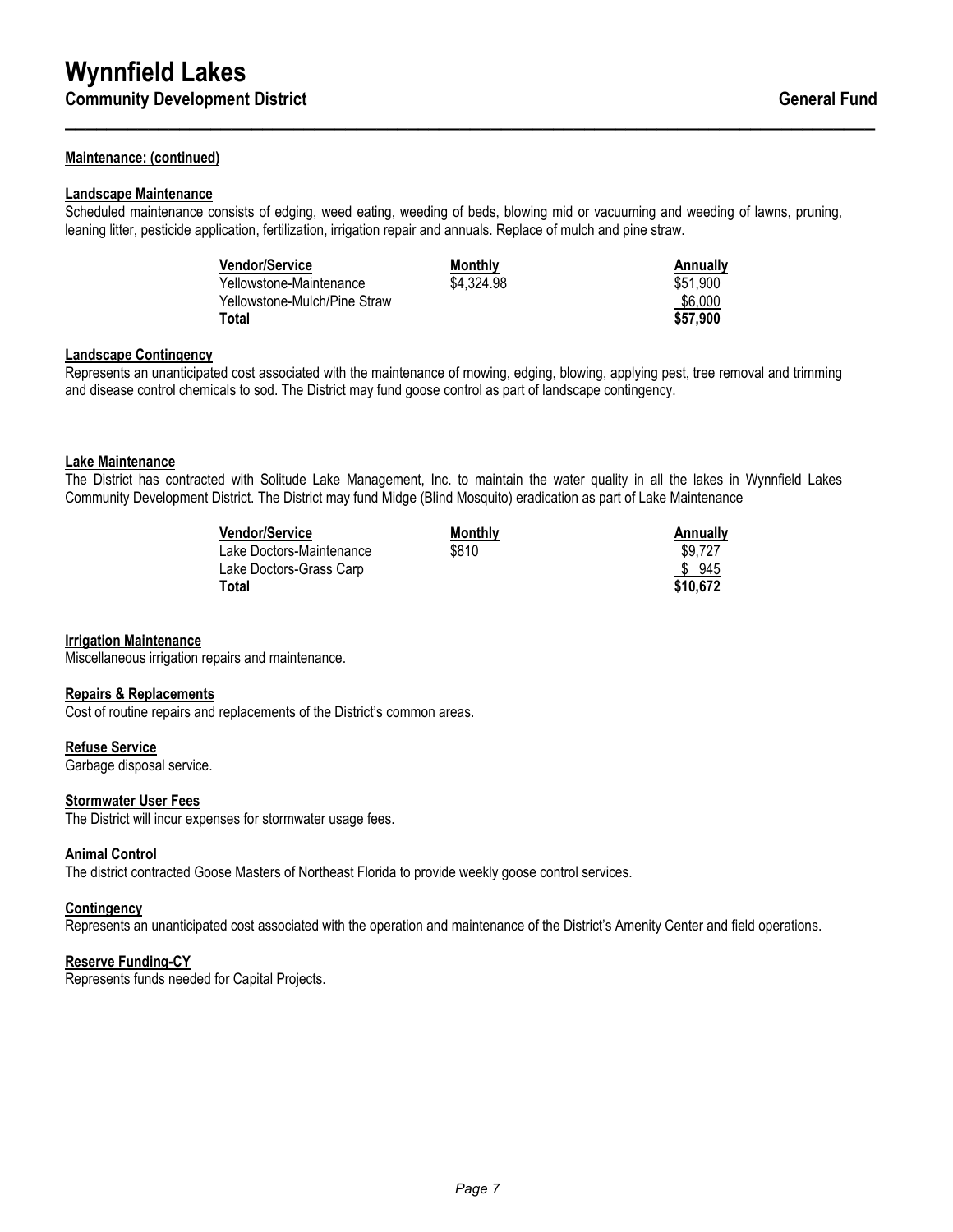#### **Amenity:**

#### **Amenity Center Management**

The District receives services provided by Vesta Property Services, Inc to manage the Amenity Center facilities.

| <b>Description</b>             | Monthly    | Annually |
|--------------------------------|------------|----------|
| <b>Vesta Property Services</b> | \$6,356.90 | \$76.283 |

**\_\_\_\_\_\_\_\_\_\_\_\_\_\_\_\_\_\_\_\_\_\_\_\_\_\_\_\_\_\_\_\_\_\_\_\_\_\_\_\_\_\_\_\_\_\_\_\_\_\_\_\_\_\_\_\_\_\_\_\_\_\_\_\_\_\_\_\_\_\_\_\_\_\_\_\_\_\_**

#### **Facility Attendant**

Cost of attendant responsible for the daily operations of the facility provided by Vesta Property Services.

| <b>Description</b>             | Monthly  | Annually |
|--------------------------------|----------|----------|
| <b>Vesta Property Services</b> | \$961.76 | \$11.541 |

#### **General Facility Maintenance**

Cost of routine repairs and maintenance of the District's Amenity Center and common areas.

| <b>Description</b>             | Monthly    | Annually |
|--------------------------------|------------|----------|
| <b>Vesta Property Services</b> | \$1,472.04 | \$17.665 |

#### **Utilities - Electric**

The District has various utility accounts with JEA for lighting at the Amenity Center and has contracted with a security company for the monitoring of the emergency phone. **Monthly**

|              |                           | <b>MOHUILY</b> |          |
|--------------|---------------------------|----------------|----------|
| Vendor       | <b>Location</b>           | average        | Annually |
| JEA-Electric | 12319 Wynnfield Lakes Dr  | \$1.270        | \$15.241 |
| JEA-Electric | 12397 Wynnfield Lakes apt | \$105          | \$1.259  |
| Total        |                           |                | \$16,500 |

#### **Utilities - Water & Sewer**

The District has various utility accounts with JEA for water/sewer at the Amenity Center.

|               |                          | Monthly |          |
|---------------|--------------------------|---------|----------|
| <b>Vendor</b> | <b>Location</b>          | average | Annually |
| JEA-Water     | 12319 Wynnfield Lakes Dr | \$ 336  | \$4,028  |
| JEA-Sewer     | 12319 Wynnfield Lakes Dr | \$214   | \$2.572  |
| <b>Total</b>  |                          |         | \$6.600  |

#### **Telephone/Internet & Cable**

Services provided at the Amenity Center by Comcast.

#### **Repairs & Replacements**

Cost of routine repairs and replacements of the District's Amenity Center.

#### **Fitness Equipment Maintenance**

Southeast Fitness Repair is maintaining the fitness equipment.

#### **Fitness Center Supplies**

Supplies needed to stock the fitness center as well as cleaning supplies.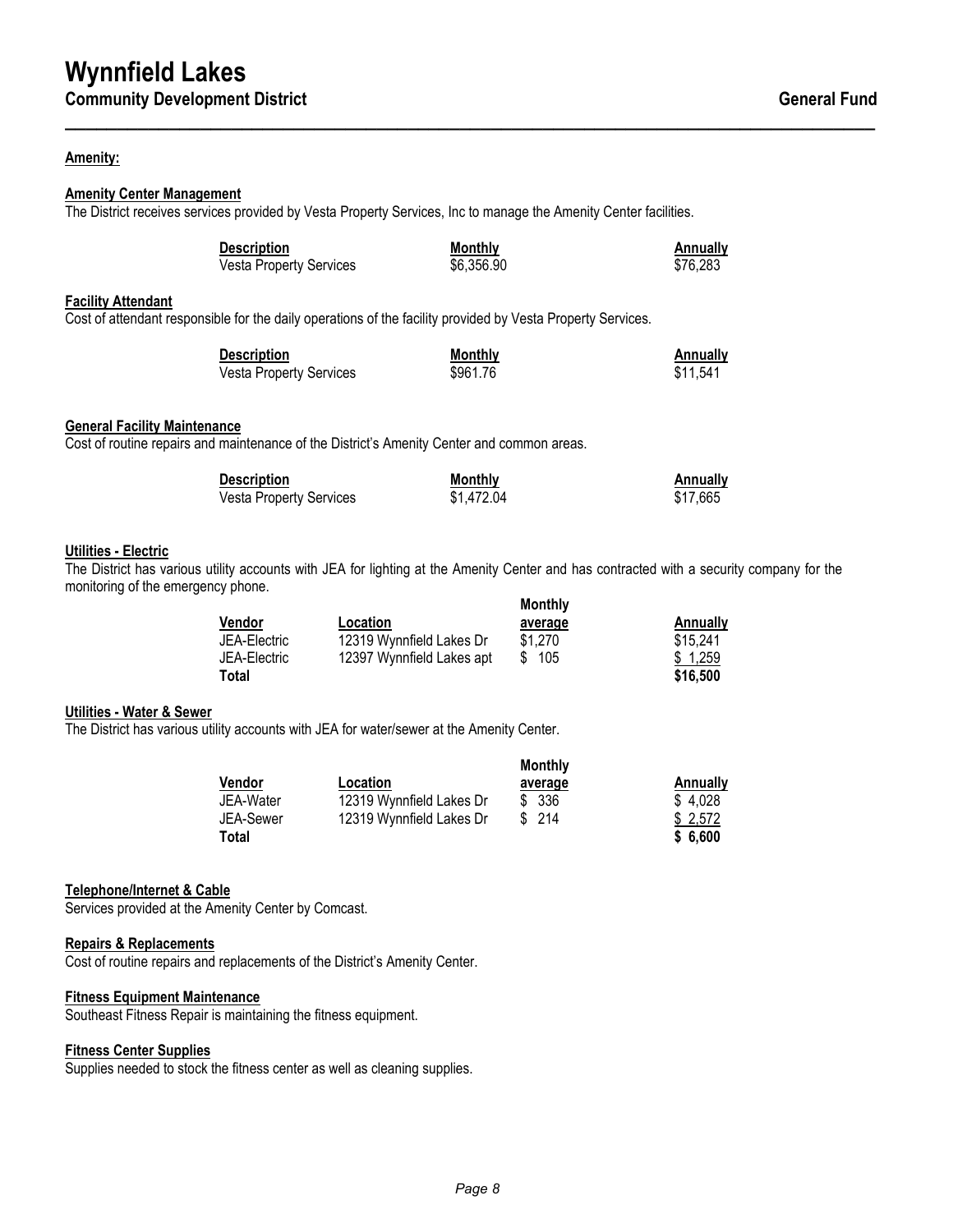#### **Amenity: (continued)**

#### **Pool Maintenance**

The District has contracted with Vesta Property Services for the maintenance and chemicals of the Amenity Center Swimming Pool.

| <b>Description</b>             | Monthly    | Annually |
|--------------------------------|------------|----------|
| <b>Vesta Property Services</b> | \$1,145.83 | \$13,750 |
| Repairs/supplies               |            | \$2,000  |
| Total                          |            | \$15,750 |

**\_\_\_\_\_\_\_\_\_\_\_\_\_\_\_\_\_\_\_\_\_\_\_\_\_\_\_\_\_\_\_\_\_\_\_\_\_\_\_\_\_\_\_\_\_\_\_\_\_\_\_\_\_\_\_\_\_\_\_\_\_\_\_\_\_\_\_\_\_\_\_\_\_\_\_\_\_\_**

#### **Pool Chemicals**

PoolSure provides the chemicals for the Amenity Center Swimming Pool.

| <b>Description</b> | Monthly  | Annually |
|--------------------|----------|----------|
| Chemicals          | \$793.75 | \$9.525  |

#### **Janitorial Service**

The District has contracted with Vesta Property Services, Inc. to provide janitorial services and supplies for the Amenity Center.

| <b>Description</b>             | Monthly  | Annually |
|--------------------------------|----------|----------|
| <b>Vesta Property Services</b> | \$751.46 | \$ 8.926 |

#### **Office Supplies / Mailings / Printings**

Consists of mailings to residents, etc.

#### **Operating Supplies**

Purchase of supplies for the District's pool, clubhouse, etc

#### **Permit Fees**

Represents Permit Fees for ASCAP, SESAC and Department of Health for the swimming pool permit.

#### **Special Events**

Represents estimated cost for the District to host any special events for the community throughout the Fiscal Year.

#### **Recreation Passes**

Represents the estimated cost for access cards to the District's Amenity Center.

#### **Other Financing Sources/(Uses)**

#### **Interfund Transfer-In/(Out) DSF Excess Revenues**

Pursuant to Section 4.02. of the Master Indenture, the District should receive any moneys in excess on the Series 2014 Revenue Account after the last Interest Payment Date (November 1st) in any calendar year.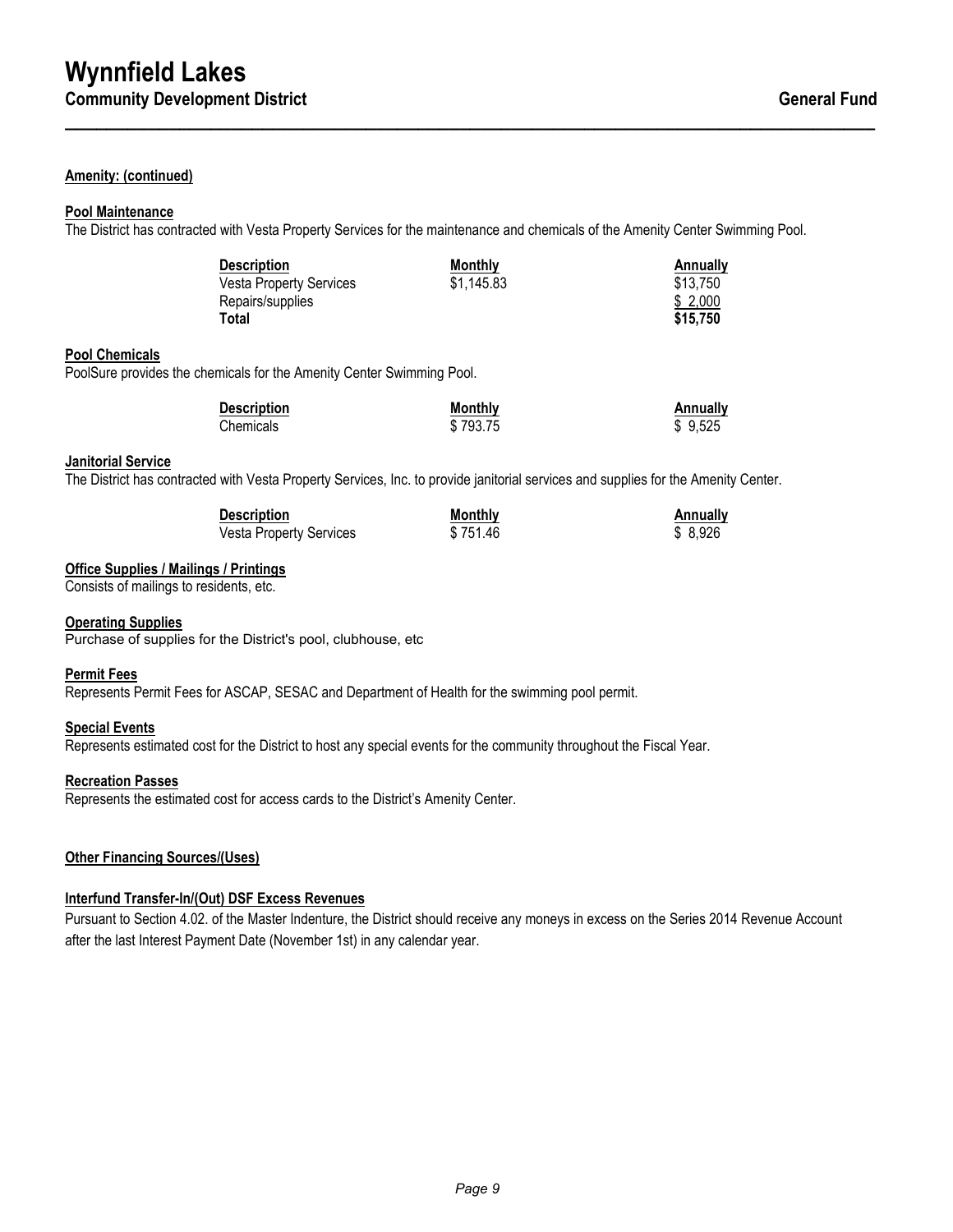# **Wynnfield Lakes**<br>
Debt Service Fund<br>
Community Development District Series 2014 Special Assessment Refunding Bonds

**Series 2014 Special Assessment Refunding Bonds** 

| <b>Description</b>                                  |                   | Adopted<br><b>Budget</b><br>FY 2022 | <b>Actual</b><br><b>Thru</b><br>4/30/2022 | Projected<br><b>Next</b><br>5 Months | <b>Total</b><br>Projected<br>9/30/2022 | Approved<br><b>Budget</b><br>FY 2023 |
|-----------------------------------------------------|-------------------|-------------------------------------|-------------------------------------------|--------------------------------------|----------------------------------------|--------------------------------------|
| <b>Revenues</b>                                     |                   |                                     |                                           |                                      |                                        |                                      |
| Carry Forward Surplus <sup>(1)</sup>                |                   | \$126,655                           | \$126,617                                 | \$0                                  | \$126,617                              | \$125,601                            |
| Interest Income                                     |                   | \$0                                 | \$69                                      | \$20                                 | \$89                                   | \$0                                  |
| Special Assessments - On Roll                       |                   | \$517,894                           | \$517,877                                 | \$1,307                              | \$519,184                              | \$517,894                            |
| <b>Total Revenues</b>                               |                   | \$644,549                           | \$644,563                                 | \$1,327                              | \$645,890                              | \$643,494                            |
| <b>Expenditures</b>                                 |                   |                                     |                                           |                                      |                                        |                                      |
| Series 2014                                         |                   |                                     |                                           |                                      |                                        |                                      |
| Interest - 11/01                                    |                   | \$118,644                           | \$118,644                                 | \$0                                  | \$118,644                              | \$114,175                            |
| Interest - 05/01                                    |                   | \$118,644                           | \$0                                       | \$118,644                            | \$118,644                              | \$114,175                            |
| Principal - 05/01                                   |                   | \$275,000                           | \$0                                       | \$275,000                            | \$275,000                              | \$290,000                            |
| <b>Total Expenditures</b>                           |                   | \$512,288                           | \$118,644                                 | \$393,644                            | \$512,288                              | \$518,350                            |
| Excess (deficiency) of revenues                     |                   |                                     |                                           |                                      |                                        |                                      |
| over (under) expenditures                           |                   | \$132,261                           | \$525,920                                 | (\$392,317)                          | \$133,603                              | \$125,144                            |
| <b>Other Financing Sources/(Uses)</b>               |                   |                                     |                                           |                                      |                                        |                                      |
| Interfund Transfer In / (out) - DSF Excess Revenues |                   | \$0                                 | (\$8,002)                                 | \$0                                  | (\$8,002)                              | (\$10,098)                           |
| <b>Total Other Financing Sources/(Uses)</b>         |                   | \$0                                 | (\$8,002)                                 | \$0                                  | (\$8,002)                              | (\$10,098)                           |
| <b>Excess Revenues/(Expenditures)</b>               |                   | \$132,261                           | \$517,918                                 | (\$392,317)                          | \$125,601                              | \$115,046                            |
|                                                     |                   |                                     |                                           |                                      | 11/1/23 Interest payment               | \$109,100                            |
| Parcel                                              | <b>Unit Count</b> | <b>Assessment</b>                   | Total                                     |                                      |                                        |                                      |
| Single Family                                       | 368               | \$1,518.48                          | \$558,800.64                              |                                      |                                        |                                      |
| Single Family <sup>(2)</sup>                        | 1                 | \$1,084.32                          | \$1,084.32                                |                                      |                                        |                                      |
| Multi-Family <sup>(3)</sup>                         | 206               | \$0.00                              | \$0.00                                    |                                      |                                        |                                      |
| Total                                               | $\overline{575}$  |                                     | \$559,884.96                              |                                      |                                        |                                      |
| Net Assessment                                      |                   |                                     | \$517,893.59                              |                                      |                                        |                                      |
| Plus Collection Fees & Discounts (7.5%)             |                   |                                     | \$41,991.37                               |                                      |                                        |                                      |
| <b>Gross Assessment</b>                             |                   |                                     | \$559,884.96                              |                                      |                                        |                                      |

 $(1)$  Carry forward surplus is net of the reserve requirement.

(2) One single family assessment has paid off their debt assessment.

<sup>(3)</sup> Multi-Family Unit assessments were prepaid with a Special Call on May 1, 2008.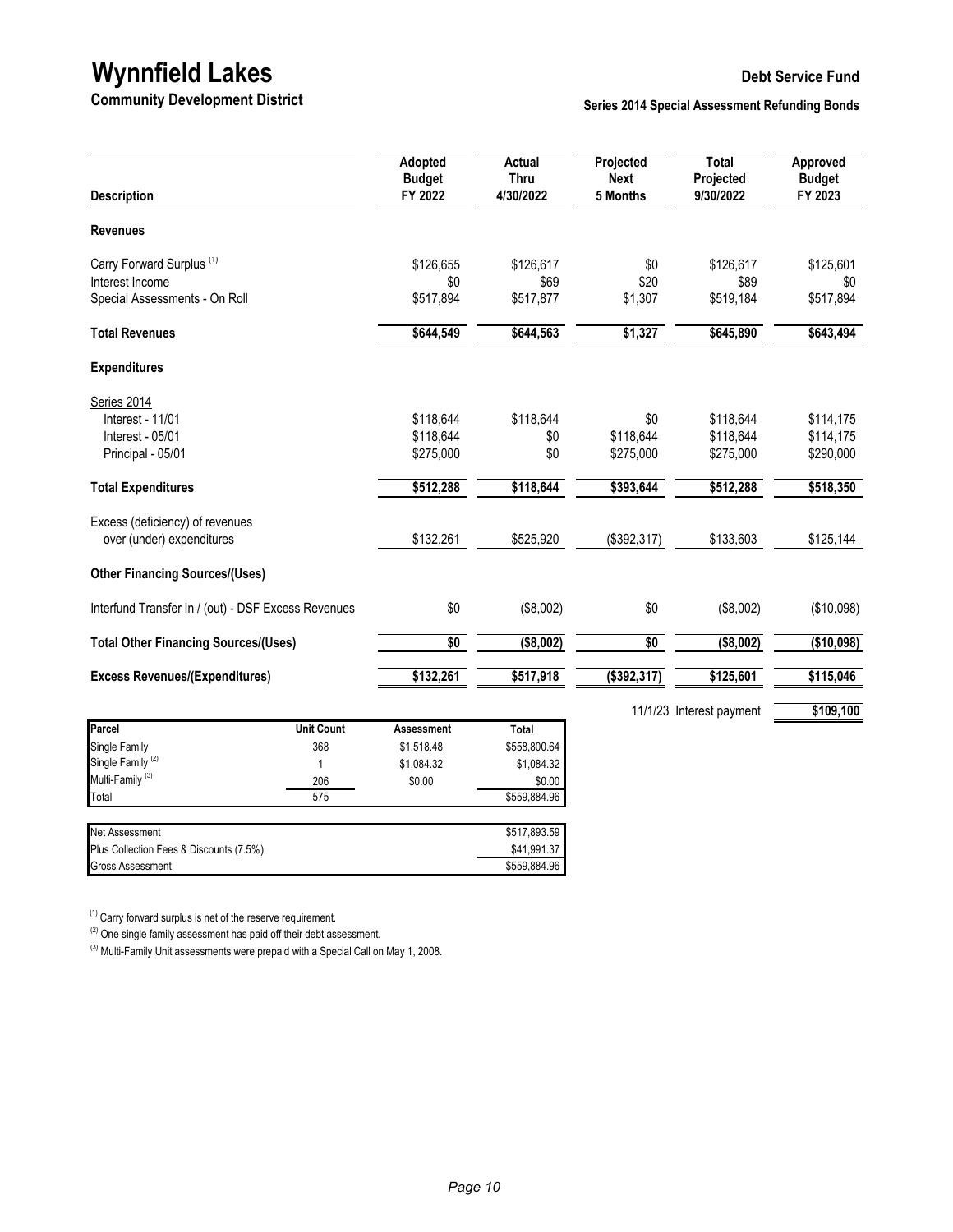#### **Community Development District**

Series 2014 Special Assessment Refunding Bonds

## **AMORTIZATION SCHEDULE**

| <b>DATE</b> | <b>BALANCE</b> | <b>PRINCIPAL</b> | <b>INTEREST</b> | <b>TOTAL</b>   |
|-------------|----------------|------------------|-----------------|----------------|
|             |                |                  |                 |                |
| 05/01/22    | \$5,640,000.00 | \$275,000.00     | \$118,643.75    | \$512,287.50   |
| 11/01/22    | \$5,365,000.00 | \$0.00           | \$114,175.00    | \$0.00         |
| 05/01/23    | \$5,365,000.00 | \$290,000.00     | \$114,175.00    | \$518,350.00   |
| 11/01/23    | \$5,075,000.00 | \$0.00           | \$109,100.00    | \$0.00         |
| 05/01/24    | \$5,075,000.00 | \$300,000.00     | \$109,100.00    | \$518,200.00   |
| 11/01/24    | \$4,775,000.00 | \$0.00           | \$103,662.50    | \$0.00         |
| 05/01/25    | \$4,775,000.00 | \$310,000.00     | \$103,662.50    | \$517,325.00   |
| 11/01/25    | \$4,465,000.00 | \$0.00           | \$97,850.00     | \$0.00         |
| 05/01/26    | \$4,465,000.00 | \$325,000.00     | \$97,850.00     | \$520,700.00   |
| 11/01/26    | \$4,140,000.00 | \$0.00           | \$91,350.00     | \$0.00         |
| 05/01/27    | \$4,140,000.00 | \$340,000.00     | \$91,350.00     | \$522,700.00   |
| 11/01/27    | \$3,800,000.00 | \$0.00           | \$84,125.00     | \$0.00         |
| 05/01/28    | \$3.800.000.00 | \$350,000.00     | \$84,125.00     | \$518,250.00   |
| 11/01/28    | \$3,450,000.00 | \$0.00           | \$76,687.50     | \$0.00         |
| 05/01/29    | \$3,450,000.00 | \$365,000.00     | \$76,687.50     | \$518,375.00   |
| 11/01/29    | \$3,085,000.00 | \$0.00           | \$68,931.25     | \$0.00         |
| 05/01/30    | \$3,085,000.00 | \$385,000.00     | \$68,931.25     | \$522,862.50   |
| 11/01/30    | \$2,700,000.00 | \$0.00           | \$60,750.00     | \$0.00         |
| 05/01/31    | \$2,700,000.00 | \$400,000.00     | \$60,750.00     | \$521,500.00   |
| 11/01/31    | \$2,300,000.00 | \$0.00           | \$51,750.00     | \$0.00         |
| 05/01/32    | \$2,300,000.00 | \$420,000.00     | \$51,750.00     | \$523,500.00   |
| 11/01/32    | \$1,880,000.00 | \$0.00           | \$42,300.00     | \$0.00         |
| 05/01/33    | \$1,880,000.00 | \$440,000.00     | \$42,300.00     | \$524,600.00   |
| 11/01/33    | \$1,440,000.00 | \$0.00           | \$32,400.00     | \$0.00         |
| 05/01/34    | \$1,440,000.00 | \$460,000.00     | \$32,400.00     | \$524,800.00   |
| 11/01/34    | \$980,000.00   | \$0.00           | \$22,050.00     | \$0.00         |
| 05/01/35    | \$980,000.00   | \$480,000.00     | \$22,050.00     | \$524,100.00   |
| 11/01/35    | \$500,000.00   | \$0.00           | \$11,250.00     | \$0.00         |
| 05/01/36    | \$500,000.00   | \$500,000.00     | \$11,250.00     | \$522,500.00   |
|             |                |                  |                 |                |
|             |                | \$5,365,000.00   | \$1,932,762.50  | \$7,297,762.50 |